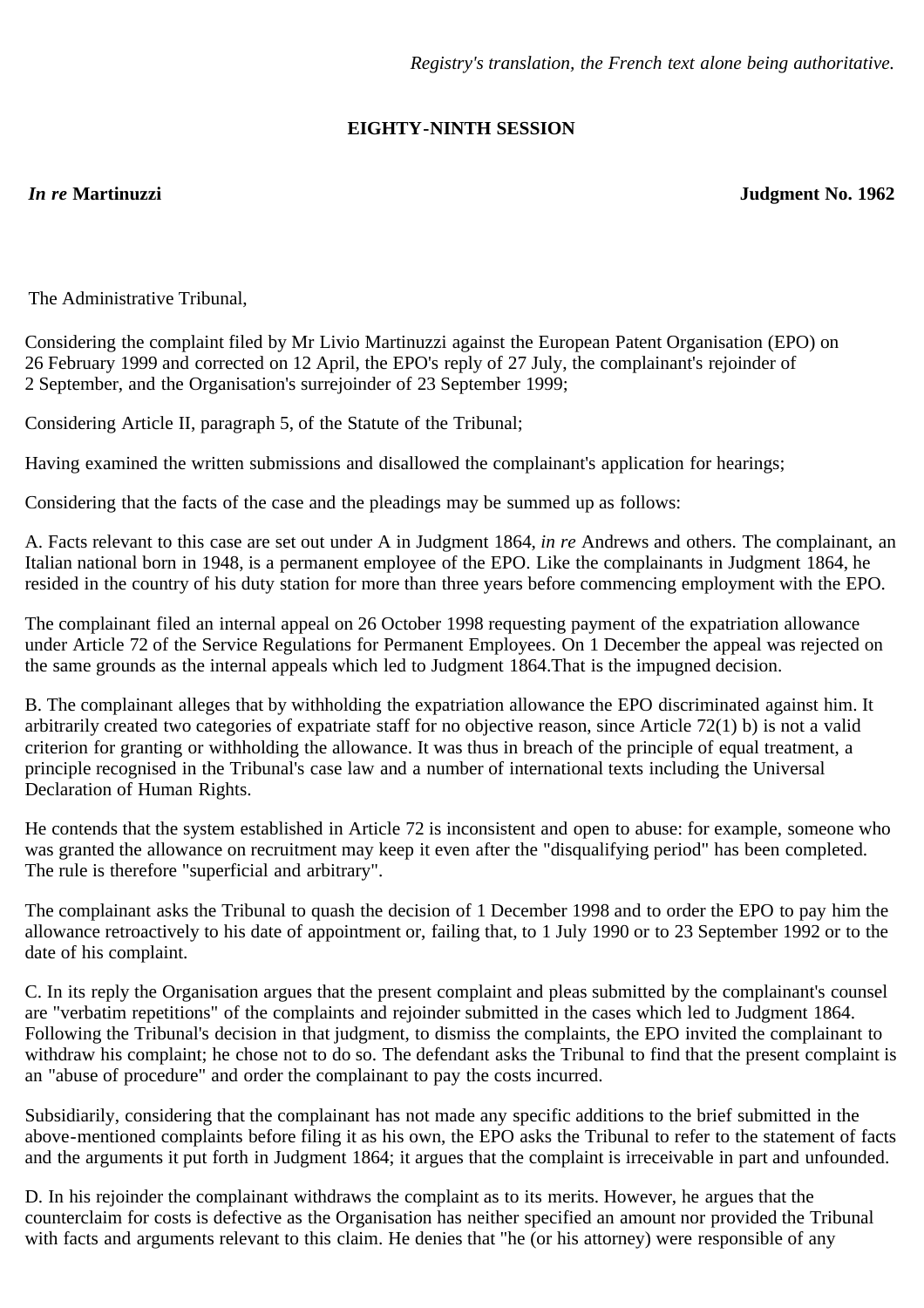negligence or contempt of court" and contends that because the EPO made a counterclaim he had to continue his complaint to preserve his rights. By setting a deadline for him to withdraw his complaint so that it would not have to file a reply with the Tribunal, the Organisation has shown concern only for saving costs without regard for the staff member's right to legal redress. He asks the Tribunal to reject the Organisation's counterclaim and instead award him 2,000 German marks in "punitive costs" or "moral damages" and 1,000 marks in costs.

E. In its surrejoinder the EPO notes the withdrawal of the complaint as to the merits. However, the filing of a rejoinder, which requires the Organisation's surrejoinder, is proof that it is the complainant who is merely trying to increase the workload of the Organisation and the Tribunal. It says that its position in this particular complaint does not contest the right of staff, in general, to lodge complaints with the Tribunal to defend legitimate interests. The Organisation presses its counterclaim.

## CONSIDERATIONS

1. The complainant, an employee of the European Patent Office, the secretariat of the EPO, is of Italian nationality and serves in Munich. On 26 February 1999, he filed a complaint requesting the Tribunal to set aside a decision by the President of the Office refusing him the expatriation allowance provided for under Article 72(1) of the Service Regulations. The complaint was based on identical arguments to those made by forty-one employees of the Office, whose claims were dismissed in Judgment 1864 ( *in re* Andrews and others), delivered on 8 July 1999. The Principal Director of Legal Services advised the complainant on 14 July 1999 of the existence of Judgment 1864 and indicated to him that:

"it would appear appropriate to us, both in your interests and those of the EPO, for you to envisage - freely - the possibility of withdrawing your complaint."

2. Having received no reply to this letter within the period indicated therein - namely, before 21 July 1999 - the EPO stated in a brief to the Tribunal dated 27 July that the complainant had shown disregard for his employer, firstly by filing his complaint later than his colleagues, which prevented its joinder with theirs, and subsequently by maintaining a challenge which clearly could not succeed. Therefore, the EPO makes a counterclaim, requesting the Tribunal to find that the complaint is an abuse of process and to order the complainant to bear the costs.

3. In his rejoinder the complainant decides not to pursue further his complaint as to its merits, but he does not withdraw suit. Indeed, he requests the Tribunal not only to dismiss the EPO's counterclaims, but also to order the defendant to pay him 2,000 German marks in damages and 1,000 marks in costs.

4. The Tribunal will rule, firstly, on the issue of whether the complainant's failure to withdraw suit constitutes an abuse of process for which he could be ordered to pay the costs incurred in whole or in part. In accordance with Judgment 1884 ( *in re* Vollering No. 15), the Tribunal asserts unequivocally that it has the inherent power to impose costs on a complainant because:

"frivolous, vexatious and repeated complaints to the Tribunal absorb the latter's resources and impede its ability to deal expeditiously and fully with the many meritorious complaints which come before it. They are also, of course, costly and time-wasting for the defendant organisation."

However, the Tribunal considered it important to point out that such power must be exercised only in exceptional cases, since "it is essential that the Tribunal should be open and accessible to international civil servants without the dissuasive and chilling effect of possible adverse awards of costs".

5. In the present case, it is clear that a full withdrawal of suit would have been desirable once Judgment 1864 had upheld the rules on expatriation allowance for EPO employees. However, neither the fact that the complainant filed his complaint later than his colleagues, nor his failure to reply to the invitation made by the Legal Services to withdraw suit in the week following 14 July 1999, can be considered as constituting abuse. The Tribunal finds that in the circumstances, this is not one of the exceptional cases in which it could penalise the filing or maintenance of a complaint as being abusive. It therefore dismisses the EPO's counterclaims.

6. The new claims made by the complainant in his rejoinder must also fail. He cannot allege any prejudice arising from the completion of a process which he had himself initiated, nor can he claim the payment by the EPO of the costs incurred, since his main claims had no chance of being entertained and were, moreover, withdrawn.